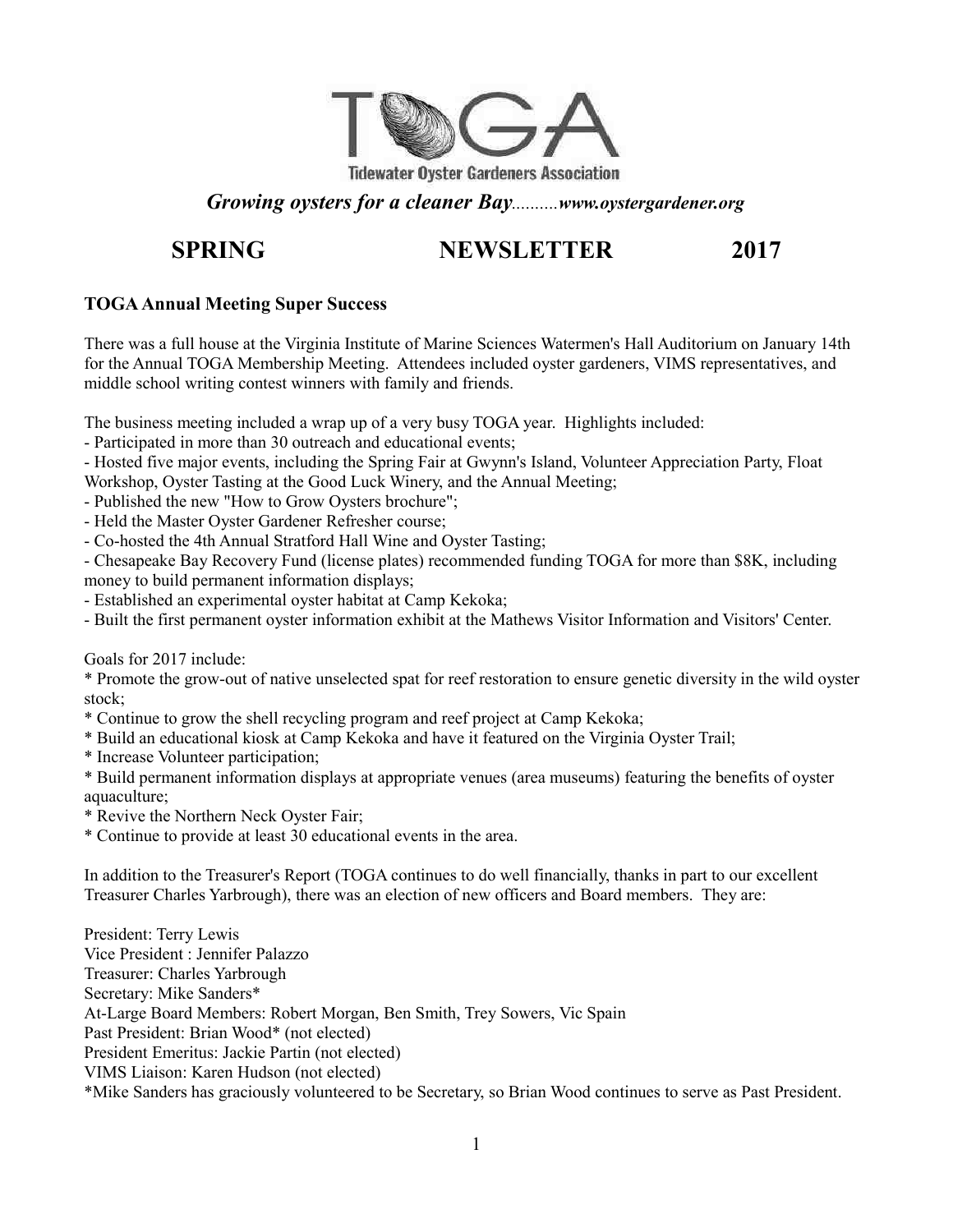The education program kicked off with Jennifer Dillon (VIMS Associate Director of Development) giving an update on the TOGA/VIMS Student Endowment. She then introduced the current recipient, Jennifer Beckensteiner, who presented a description of her very timely work. Please see the TOGA webpage or last month's newsletter for more details.

The four winners of this year's TOGA Middle School Writing Contest then read their essays. This part of the program is always a highlight for many of us, and as in the past, these young students did a fantastic job on their presentations. See the separate article in this newsletter for more details on these remarkable students.

The feature presentation was the showing of the first part of Dave Miller's film "Journey on the Chesapeake: The Way Back Home." Producer Dave Miller, narrator Win Goodier, and Co-producer and MOG Joni Carter introduced the film and gave some insights into the making of this very popular film about the Bay and the people who live and make their livelihoods from it. See the trailer of this film at https://www.youtube.com/watch?v=tOhzWO2Rv5o .

Before partaking of the delicious oyster dishes and other goodies brought by volunteers, Miss Virginia 2015, Savannah Lane (big sister of one of our middle school writing winners Brennan Lane) led a rousing version of Happy Birthday for TOGA Founder Jackie Partin and MOG Nancy Smith. She concluded the program with a special blessing of the food.

If you were able to be at the meeting, I hope you'll agree that it was a very special afternoon. If you weren't there, please plan to join us next January for some education, good camaraderie, and great food!

### **Youth Writing Contest Winners Highlight TOGA Annual Meeting**

TOGA members who attended the Annual Membership Meeting on January 14th at the Virginia Institute of Marine Sciences were delighted by the extraordinary Middle School Students who won the TOGA essay contest this year. Because there were so many exceptional essays submitted from across the State, the judges again decided to recognize four winning essays. Each of the four young writers attended the meeting with their families and teachers, and did a fantastic job of reading their winning essays in front of the some 130 TOGA members in the auditorium.

Winners of the contest were: Faith Lewis, 6th Grade, Thomas Hunter Middle School, Mathews - 1st Place Brennan Lane, 6th Grade, Midlothian Middle School - 2nd Place Brittany-Blake Sandy, 8th Grade, Montross Middle School - 3rd Place Desiree Dixon, 7th Grade, Thomas Hunter Middle School, Mathews - 3rd Place

To read these outstanding essays go to oystergardeners.org, click on the Annual Youth Writing Contest, then click on "And the 2016 Contest Winners Are."



From L to R- Judges Terry Lewis and Jackie Partin, writers Desiree Dixon, Brittany-Blake Sandy, Faith Lewis, Brennan Lane, and judge Bob Morgan. Not pictured are judges Ann and Brian Wood.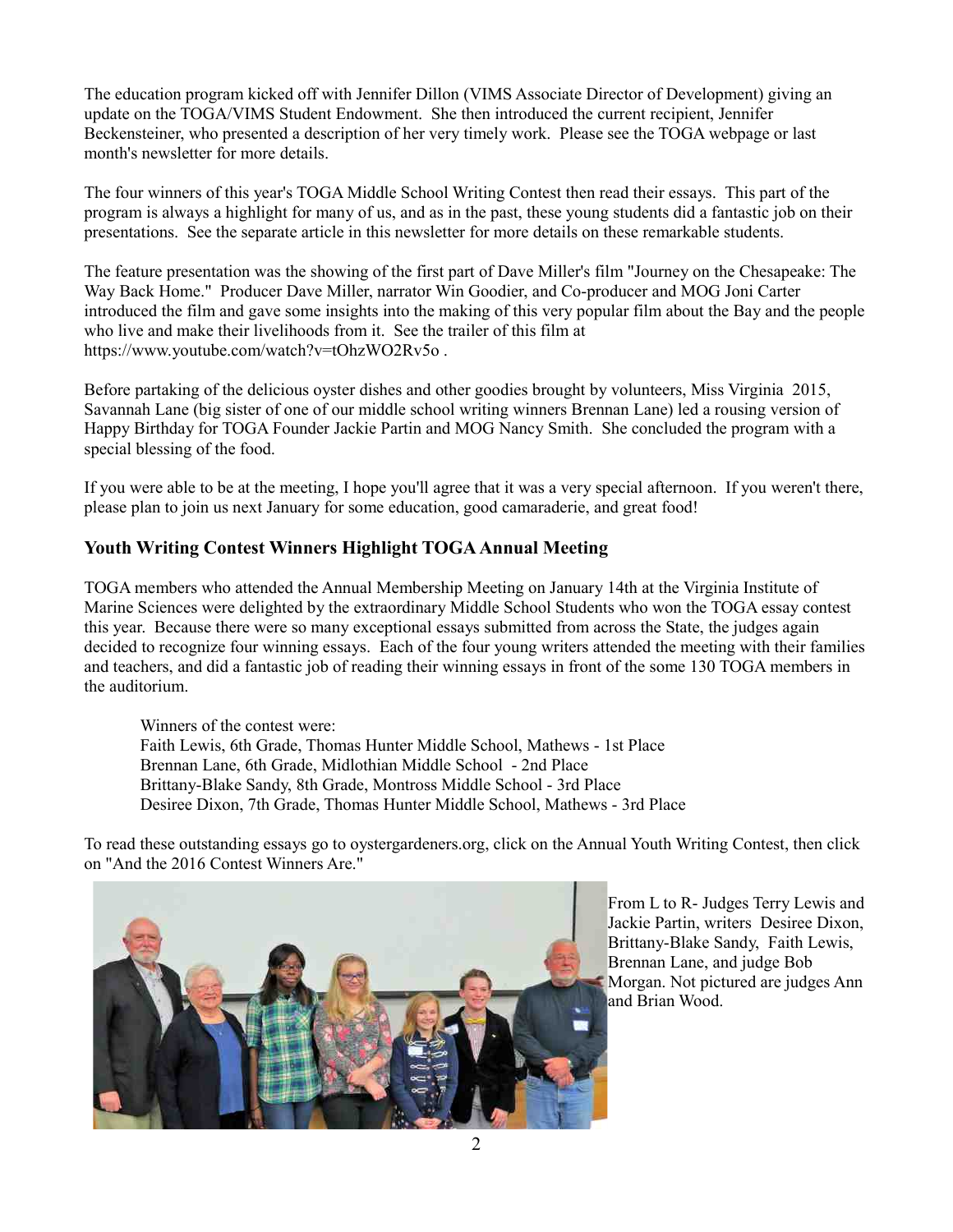This year each student submitted a short bio, and their backgrounds are very impressive.

Faith Lewis is interested in math and marine science. She is a distance runner, a Junior Olympic gymnast and a member of the Bible club. Her future plans include possibly becoming a NASA engineer or an international journalist.

Brennan Lane previously placed 10th in the Investwrite national writing competition. He swims competitively and plays lacrosse. He also plays the double bass and guitar. He says he's bossed around by two sets of older twin sisters.

Brittany-Blake Sandy is interested in animals, art, and music, and her hobbies include drawing and playing the keyboard. She plans on going to vet school and becoming a veterinarian.

Desiree Dixon is a member of the BETA Honor society and the Bible Club. Her hobbies are reading, drawing and baking. She says she is committed to spreading awareness about the benefits of oysters.

"This contest continues to grow, and we hope to have even more participation next year as the word gets out," said Terry Lewis, TOGA President. "It was so rewarding to see these very proud yet composed youngsters read their essays in the VIMS auditorium. This contest epitomizes what TOGA and our members are all about encouraging young people to learn about oysters and the environment we all share," he said.

An exciting new development for the 2017 contest is that Peoples Community Bank has agreed to be a cosponsor. They have donated money to cover the three prizes of \$150, \$100, and \$50 for first, second and third places respectively. The theme of the essays is again "Consider the Oyster"- a wide open category that must include an essay based on oysters. The competition is open to all Virginia students in grades 6, 7 and 8. Home-schooled students are welcome to enter.

Prizes will also again include oyster cages, which was a real hit with the winners this year, who intend to use them with their schools. Winners will be announced and awards presented at the TOGA annual membership meeting at the Virginia Institute of Marine Sciences in January, 2017.

The local newspapers of each of the winners this year ran stories with photos of the winning entrants. "That was great recognition of the winners, and the kind of good publicity that TOGA couldn't afford to buy," said Terry Lewis, contest organizer.

For detailed contest rules and more information about this year's winners please check out oystergardeners.org.

Special thanks to Ann Wood, Brian Wood, Jackie Partin, Bob Morgan and Terry Lewis for reading this year's numerous essays many times, having lots of discussion and making the very hard decisions to select the winning essays.

### *SPRING OYSTER FAIR*

The **TOGA-sponsored Annual Spring Oyster Fair** will be held May 6 at the Gwynn's Island Civic Center, 1996 Old Ferry Rd, Hudgins, VA 23076. Directions and the program follow.

**Directions**- Many mapping services do not accurately direct you to the Civic Center. When you cross the bridge to Gwynn's Island, you will be on Cricket Hill Rd. Keep straight onto Old Ferry Road for 1.6 miles, then turn right, still on Old Ferry Road and after 150 yards, the Civic Center is the white building on the right with a horseshoe driveway in front.

9:00 AM – Registration begins with coffee, fruit, breakfast rolls, etc.

9:00 to 10:00 – Vendors of **oyster gardening equipment, spat and supplies** are invited to display their wares for sale. Spat availability is uncertain at this time due to the cold winter. Normally, spat are larger this time of year because they were spawned in the previous fall. This is also a good time to question Master Oyster Gardeners about your gardening issues.

10:00 to 10:10 – Remarks by TOGA President Terry Lewis including a preview of upcoming events.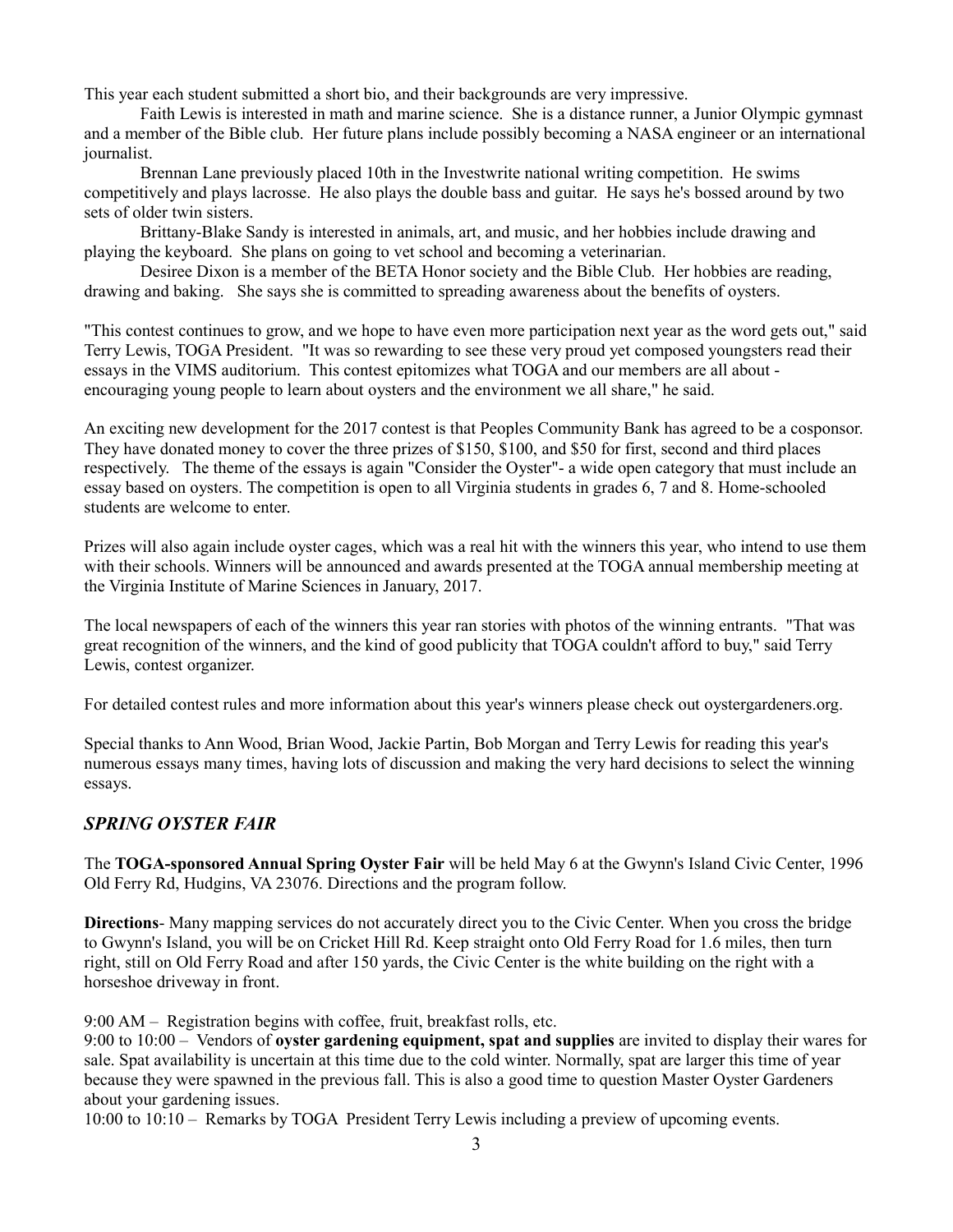10:10 to 11:00 – As in 2016, the main program will consist of a panel of experienced oyster gardeners and professionals. Topics will be current and different from last year to include the latest thinking on restoration, the advantages of "air drying" your oysters, TOGA's display projects, a preview of the upcoming Master Oyster Gardener course, and problems and maybe solutions offered by attendees.

11:00 to 11:20 – For new oyster gardeners, Vic Spain will discuss **How to Get Started Oyster Gardening**. Details include how to get spat (oyster seed) and when best to deploy, equipment needed (on display) and how to maintain it, how many per cage, how long to harvest, sanitation, how to get help, helpful literature etc. Experienced gardeners should feel free to skip this portion.

#### **Messages from vendors**

**Lynton Land** – Diploid seed, as usual and if available. Contact info - (804) 453-6605 Physical address is 125 Airstrip Lane, Ophelia 22530, **Lynton Land <lsl@vabayblues.org>**

**Chesapeake Bay Oyster Co.** – We should have both gear, floating and bottom cages as well as oyster seed, most likely carry over from 2016, Jon Quigley  $\leq$ jonq@bayoyster.com>

**Eastfield Farms (Peter Perina)** – 5 different mesh sizes of starter and grow out bags. Flip float kits. Foam floats. Shell bag netting. PO Box 275, Mathews, VA 23109, 804-725-3948, eastfields@rivnet.net

**Oystermama's Bay-bies** – Triploid seed and bags. Judith Ambrose <oystermamasbaybies@yahoo.com>

#### *-- Vic Spain, MOG*

#### **A Historical Perspective from an Early Innovator**

It was thirty years ago that several thousand small oyster seed were unexpectedly made available to me. Getting them contained and in the water became a priority. In those days you were pretty much winging it and on this particular day necessity was truly the mother of invention. The same mesh bags we use today were pretty much a standard even back then and it was a given that they would be my starting point. We had learned or at least were pretty sure that a float or some kind of off bottom system was the key to faster growth. Faster growth meant that a salable 3 in. animal was possible before its almost inevitable demise [dermo or MSX] during its second summer . I needed something to float these bags and had at first considered using the Styrofoam peanuts I had boxed up somewhere in the barn. Didn't work for me , like herding cats. I'm a third generation pack-rat and had built up a small mountain of plastic bottles in my barn. Most of them were two liter soda bottles. I at first attached four to the top side of the 1/4 in. mesh grow out bags. I filled the bags with the seed and eased them into the river. They floated well and my baby oysters were where they needed to be. Several weeks later more seed was on its way . This time I attached the four bottles to the long sides of the bags . This simple change made it possible to easily flip the bags. The oysters maintained their position in the water but the upper half of the bag was always exposed to the air and sunlight resulting in an almost self cleaning system . With the exception of adjusting the number of oysters contained in a bag the system has pretty much stayed the same for 30 yrs. The amount of oysters per bag is extremely important. 1000 oysters in the 1/4 in bag and 200 in the 3/4 in grow out . The floats were meant to be light and user friendly . Over loading the bags crowds the oysters, makes them heavy and they will float too low to allow for the exposure to kill and clean the fouling.

 The above was written in an attempt to describe the process that was involved in developing my bottle flip float and was not an attempt to advocate for the promotion or use of the system. As a species we excel at recognizing a need and then figuring out how to fill it. The perfect or ultimate grow out system has yet to be invented and the need for improvement still exists. Toga gardeners with their varied and different backgrounds have an opportunity to make improvements in an industry that is still in its infancy. My advice is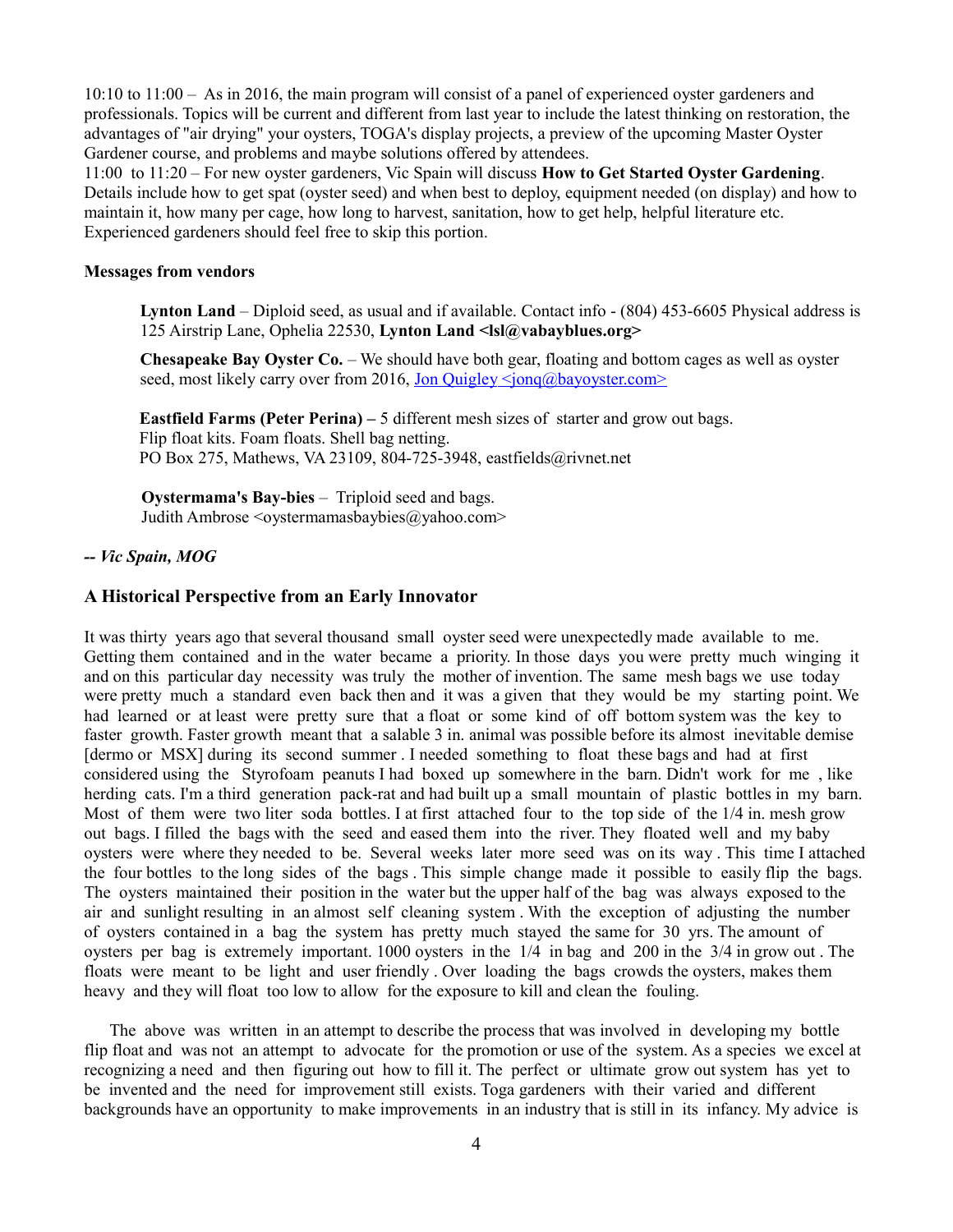not to be intimidated, observe the existing approaches and give your imagination a chance to alter and improve on what presently exists. In order for an oyster rock or reef to grow and thrive young spat must strike and grow on the shells of earlier generations.  $\qquad -P$ ete Perina, Eastfield Farms

*Note- You may download a detailed description of one of Pete's designs at http://www.oystergardener.org/devices-and-designs*

### **TOGA Volunteer Party Set For April 29th - Save the Date**

The fourth annual TOGA Volunteer Appreciation Party has been set for April 29th, 2017 at the Piankatank Community League building near Gloucester, VA. If you have volunteered to help TOGA in the past, or if you are planning to volunteer this year, please plan to attend!

This year, as in the past three years, TOGA will supply plenty of local and delicious unshucked and shucked oysters for your enjoyment. We ask you to bring the fixings for your favorite oyster dish, and you can prepare them for others to share at the party. There are stoves and ovens at the facility. If you don't have a favorite oyster dish, please bring a side dish or desert to share with your TOGA volunteer friends. TOGA will also provide soft drinks and adult beverages.

For the second year we will have a special highlight! TOGA has partnered with some local brewers who have offered to make "oyster stout" before the party so we can all enjoy it on April 29th. Additionally, they'll have a demonstration on how to brew this special beer at the party - so if you like it you can do it at home.

Address of the Piankatank Community League is 11888 Harcum Road, Gloucester, VA. The party will start at 1:00 and end about 4. So mark your calendar now to attend this terrific party. Please RSVP to Terry Lewis no later than April 22nd so he has time to acquire appropriate supplies. His email is lewistmn@msn.com or call 804-693- 2687.

We look forward to seeing you there. It's a great time to swap stories and meet some of your fellow TOGA members. We've had a great time at the past three parties and this one promises to be the best yet. We look forward to seeing you and thanks for volunteering. – Terry Lewis, MOG

### **Wine & Oyster Fair May 20, 2017**

On May 20, 2017 the Tidewater Oyster Gardeners Association (TOGA) and the Good Luck Cellars Winery will again team up to sponsor a Wine & Oyster event at the beautiful winery location on 1025 Good Luck Road, Kilmarnock, Virginia. This fair begins at noon and goes until 4PM. It will include different choices of raw and cooked bivalves from the two local growers Great Wicomico Oyster Company and Morattico Creek Oysters. Each grower will bring special recipes to whip up and tempt the fairgoers. Plus there will be various oyster seeds and different caging & accessories for sale by vendors. A raffle will be held at this event featuring oyster related items such as cages, oyster knives, apparel and accessories. Those who want to learn more about oysters can go to the TOGA tent and speak with the helpful MOGs (Master Oyster Gardeners).

For the full vineyard experience people will be able to visit the comfortable Good Luck wine tasting bar and lounge where knowledgeable and friendly servers will keep pace with any crowd. Favorite bottles can be brought out unto the large covered veranda with many tables overlooking the fair fun. The public is invited to join in on this festive activity. The state activity of the state activity of the state activity.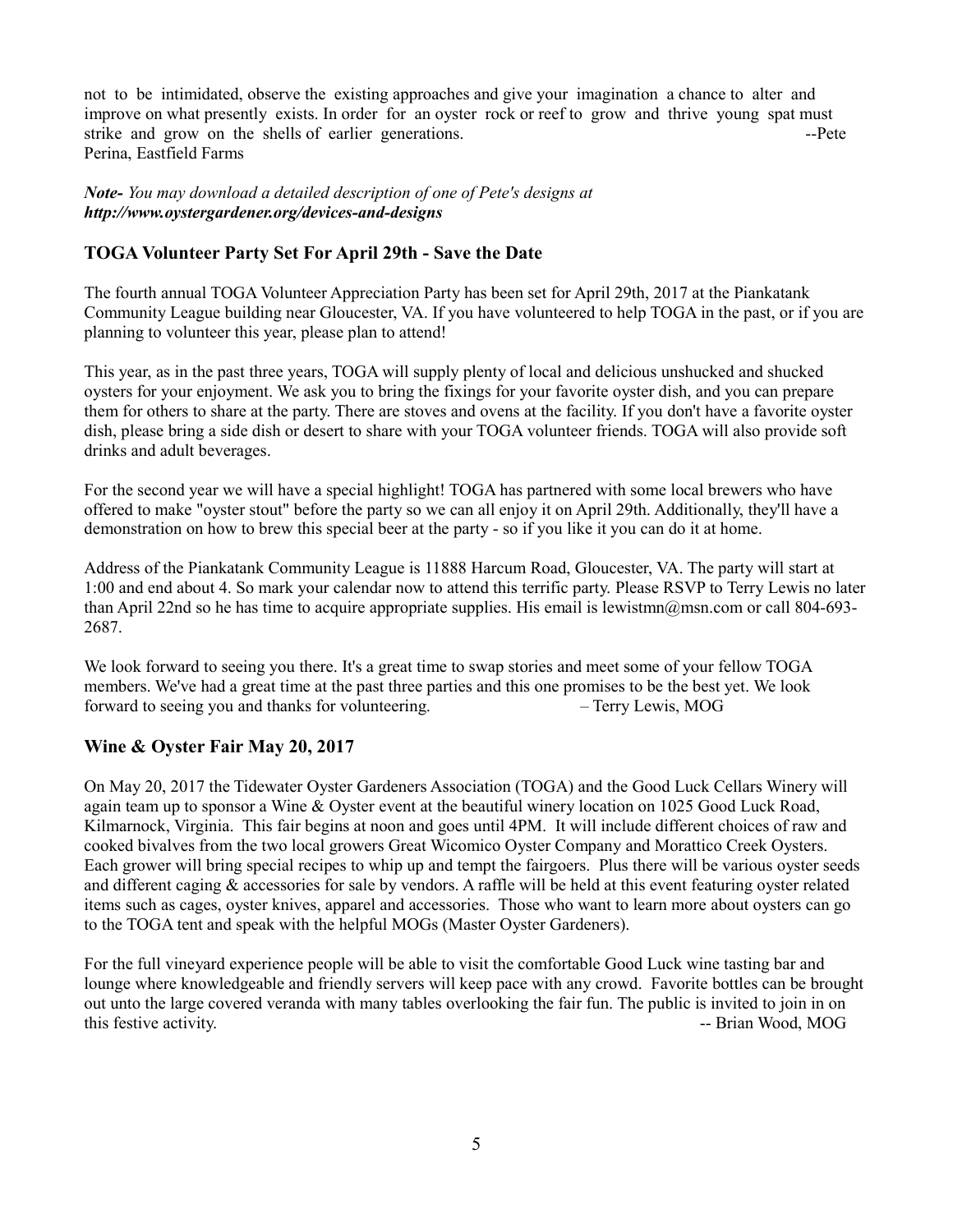## **Master Oyster Gardener Training Course June 10 and June 17, 2017**

#### **- Expand your knowledge of oyster gardening and become a valuable resource in the oyster gardening community!**

#### **2017 Course Date and Location**

The course will be held at the Gloucester Point campus of the Virginia Institute of Marine Science on two consecutive Saturday's: June 10 and June 17, 2017. All interested TOGA members are encouraged to apply. The course is sponsored by the Virginia Sea Grant Marine Extension Program and the Virginia Department of Conservation and Recreation's Chesapeake Bay Restoration Fund.

#### **Program History and Purpose**

The first MOG course was held in 1998 and graduated nineteen enthusiastic Master Oyster Gardeners. Eight further courses have been held in subsequent years each with roughly 15-20 students. The purpose of the Master Oyster Gardening course is to provide a steady stream of highly trained volunteers who can lead TOGA's outreach mission.

#### **What do MOG's do?**

Master Oyster Gardeners lead TOGA's outreach mission through their dedicated volunteer service. There are many volunteer events to choose from and a variety of ways MOG's can participate. Sample outreach opportunities can be found on the website under outreach schedule. Additional opportunities include newsletter or website support, float building, research projects, special committees and board membership.

#### **Course Details**

The MOG course takes place at VIMS, Gloucester Point on two consecutive Saturdays - June 10 and June 17, 2017. The course is taught by a variety of knowledgeable experts including VIMS faculty and staff, State officials, and experienced TOGA MOG's. Both days begin no later than 9:00 am and run until 5:00 pm. The course is a mix of presentations and hands-on laboratories. The first Saturday will generally consist of: oyster biology and life history; oyster diseases; understanding the various "critters" that live in and around oyster gardens; and the regulatory and human health issues surrounding oyster gardening. The focus of the second Saturday is a complete look at oyster cultivation - from brood stock conditioning, spawning, larval rearing, nursery systems and finally the field grow-out. This takes place down at the VIMS oyster hatchery and at the field nursery. The day ends with a concentrated session on basic oyster gardening, and will allow for questions and answers on the process. The final event is the graduation ceremony for the new Master Oyster Gardeners.

### **Criteria**

Admission to the program is limited and a selection process is used to determine the candidates. In order to qualify, the individual must:

- ❖ Agree to attend the course in its entirety
- $\triangleq$  Have been growing oysters for a minimum of one year
- $\dots$  Be willing to commit to helping TOGA respond to questions from gardeners. This could involve site visits or phone calls to help solve oyster gardening problems and provide advice.
- Be willing to make his/her name and telephone number available to the public (via the TOGA website)
- $\clubsuit$  Be willing to assist with TOGA's outreach at public events or other volunteer opportunities at a minimum of 50 hours
- ❖ Have a VMRC oyster garden permit

#### **Fee**

A fee of \$130.00 for TOGA members or \$145.00 for non-TOGA members (includes membership for 2017) will be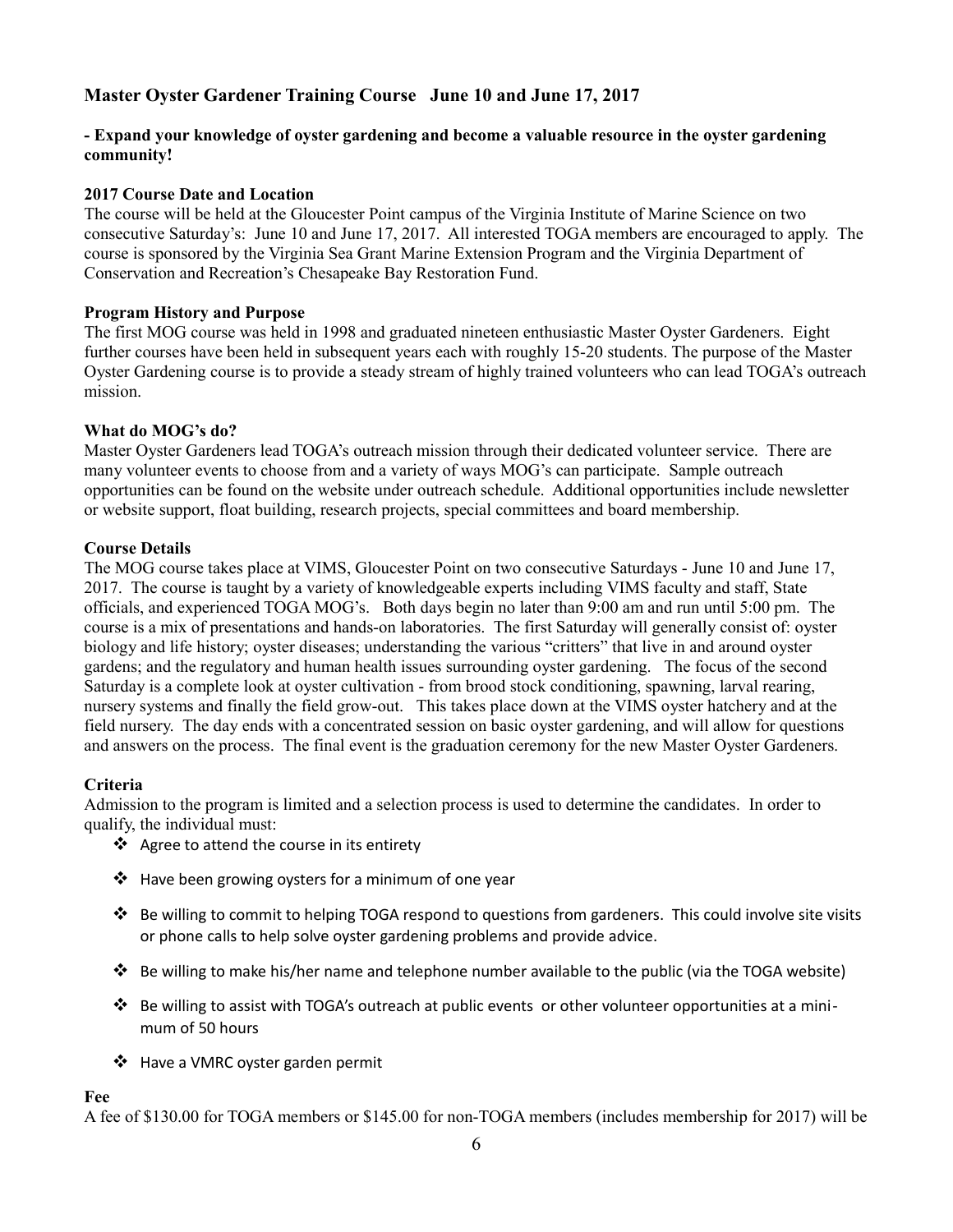payable upon acceptance to the course. Course material, including a Master Oyster Gardener Handbook, break refreshments and lunches are covered by this fee.

#### **How to Apply**

If you are interested in being considered for participation in this program, please complete and sign the enclosed application form and mail to:

#### Tidewater Oyster Gardeners Association PO Box 2463 Gloucester, VA 23183

Early applications for TOGA members must be received no later than May 10, 2017. After that date, spaces will be made available to the general public. Application and course information will also be available on the TOGA website. An effort will be to made to choose applicants from as broad a geographical area as possible. Private oyster gardeners will be given preference over gardeners with a commercial interest. Some scholarships are available.

#### **Questions?**

For questions and additional information, please contact Jackie Partin at 804-694-4407.

### **Stratford Hall 2017 Wine and Oyster Festival**

Planning for this year's festival is already underway. The festival will be September 16th and 17th. Saturday hours will be 10:00 a.m.  $-6:00$  p.m. and Sunday from 10:00 a.m.  $-5:00$  p.m. Wineries, oyster growers and food and craft vendors are already jockeying to be allowed to participate.

Stratford Hall is doing a great job tweaking last year's format to incorporate attendee feedback. The key 2016 comment was about how successful the musical part of last year's festival was. As a result, expansion of musical groups, as well as more listener space is planned. For example, Southern Bred has already been booked as the featured band for Sunday with hopes that it will increase the number of Sunday attendees.

TOGA had 59 volunteers across the two days last year. A key suggestion from the TOGA volunteers was to offer a mid-day volunteer option. You will see this has been added to the volunteer form (please go to **www.oystergardener.org/stratford-hall**). Hopefully this will not only better accommodate individual schedules, but will also allow for a greater number of volunteers during peak hours (especially on Saturday). Shucking is the only volunteer task that requires experience so feel free to use the festival as a way to try something new. Please find this year's volunteer form included within this newsletter.

Tracy Deihr has been our Education Tent coordinator for the past two years. Due to some existing family commitments, he will be unable to make it three years in a row. Being the Education Tent coordinator involves helping set up and checking out the audio visual equipment late, Friday afternoon and early evening, as well as meeting, greeting and introducing Education Tent speakers. If you are interested in volunteering to be the Education Tent coordinator, please send Laura Todd an email (lauratodd.nc@gmail.com).

We look forward to another successful festival and encourage your participation in order to have a strong showing from TOGA. **COMPUTER 1999 CONSERVERSITY CONSERVERSITY OF A Laura Todd, Brian Wood, MOGs** 

### **Boys and Girls Club of the Northern Neck Year-end Oyster Feast**

Friday, December 16th was the date on which the TOGA sponsors of the Oyster Club arranged to have the final meeting of the year. It was to be part education and part party. Using the TOGA microscope, we planned to project the beating heart of a living oyster onto a screen to have the club members appreciate an oyster as a living creature. Much to the frustration of Nick Ferriter, who worked on the setup, it was impossible for the image to be focused and projected on to the screen. The lighted screen, nevertheless, provided entertainment for the young oyster clubbers. They enjoyed jumping into the light beam and seeing their shadows, or creating shadow images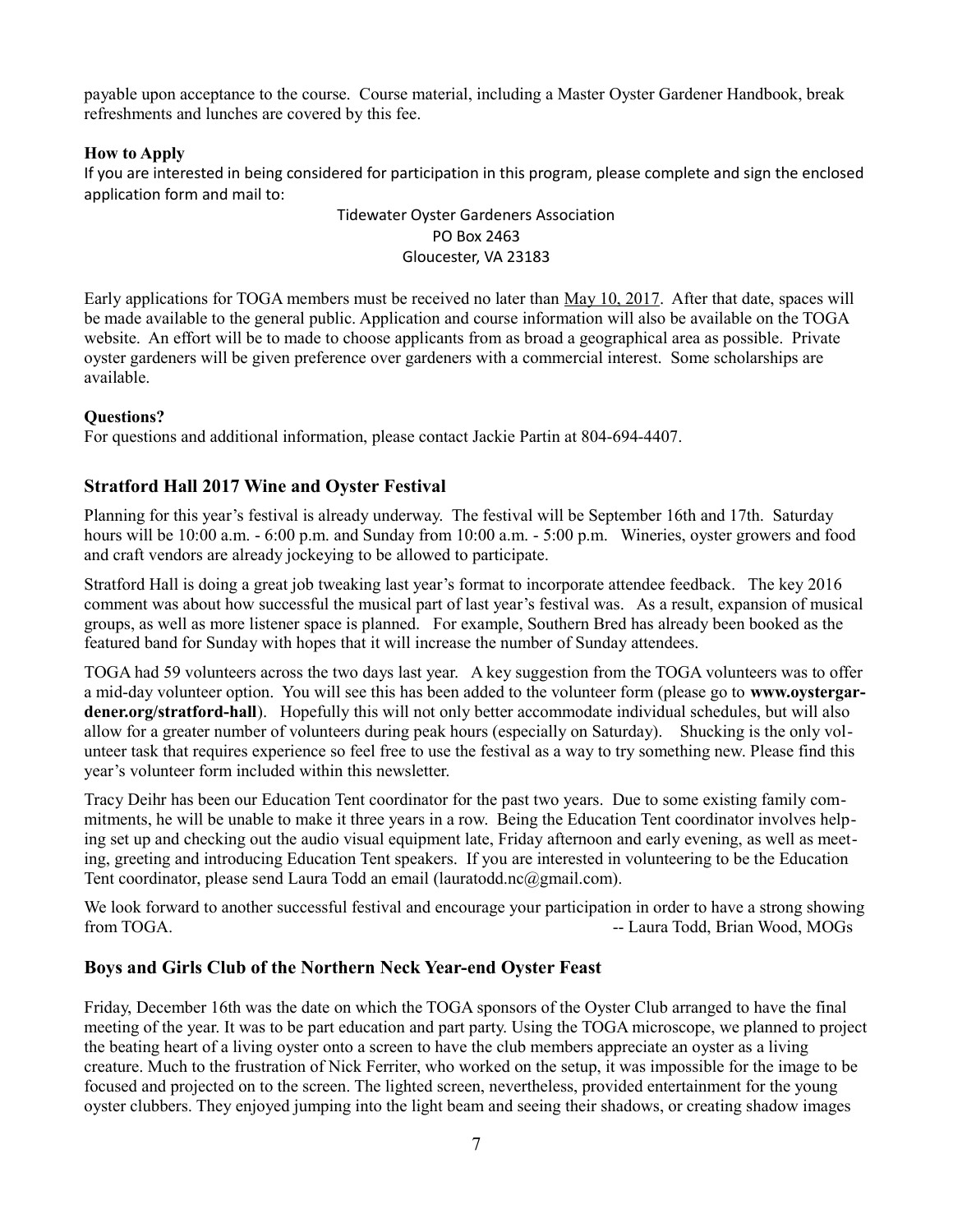with their hands.

Meantime in the kitchen, Madison Boyd, Brian Wood, Mike Saunders, and Klaus Boese were busy shucking the 400 oysters that had been brought in for the feast. One hundred huge oysters had been donated by Dave Turney and 300 bought for the occasion. Some 90 were added to Brian Woods' famous oyster stew that he had prepared at home and brought in. Two hundred were deep-fried by BGCNN staff member Alexis Warmley, and the remainder steamed by Brian.

By the time the club members left, stomachs were full and all that was left were the oyster shells which were duly added to the Camp Kekoka reef shell collection.

## *LIST OF TOGA EVENTS FOR 2017*

The following events are planned as of this printing. Expect updates in the fall newsletter. (\* indicates a major TOGA-sponsored or co-sponsored event)

**April 22-Taste of Spring-** Event Coordinator: Ben Smith, Ben\_Smith@verizon.net Tides Inn, Irvington, 11am. – 5pm

 **April 27- Earth Day at Fort AP Hill**- Event Coordinator: Bobby Morgan, bobsue\_morgan1970@yahoo.com Fort AP Hill, 10am-2pm

**\*April 29 TOGA Volunteer Thank You Party-** Event Coordinator: Terry Lewis, lewistmn@msn.com Piankatank Community League, 11888 Harcum Road, Gloucester, 1pm-4pm

**\*May 6 - Spring Oyster Fair-** Event Coordinator: Vic Spain, vicspain@rocketmail.com Gwynn's Island Civic Center, 9am- 12:45pm

**May 21 - GoWild!-** Event Coordinator: Brian Wood, awood45858@aol.com Rappahannock Wildlife Refuge Hutchinson Tract, Tappahannock 11am-4pm, [www.rwfriends.org](http://www.rwfriends.org/)

**\*May 20- Wine and Oyster Fair-** Event Coordinator: Brian Wood, awood45858@aol.com Good Luck Cellars, Kilmarnock,12pm- 4pm

**\*June 10 and 17, Master Oyster Gardener Course-** VIMS Gloucester Point, Karen Hudson, khudson@vims.edu and Jackie Partin, hellneck@earthlink.net

**July 10-14th and July 24th - 28th, Hull Springs Camp LUCEE**, Laura Todd, lauratodd.nc@gmail.com

#### **Following are some fall and winter events, list to be completed in the fall newsletter**

**\*September 16-17, Stratford Hall W&O Tasting**, Laura Todd, lauratodd.nc@gmail.com, Brian Wood, awood45858@aol.com

**\*October 7 – Float Workshop-** Event Coordinator: Charles Yarbrough, caspery@verizon.net, VIMS Gloucester Point, 10am-2pm

**\*January 13 – 2018 Annual Meeting-** Event Coordinator: Terry Lewis, lewistmn@msn.com, VIMS Gloucester Point, 2pm-4pm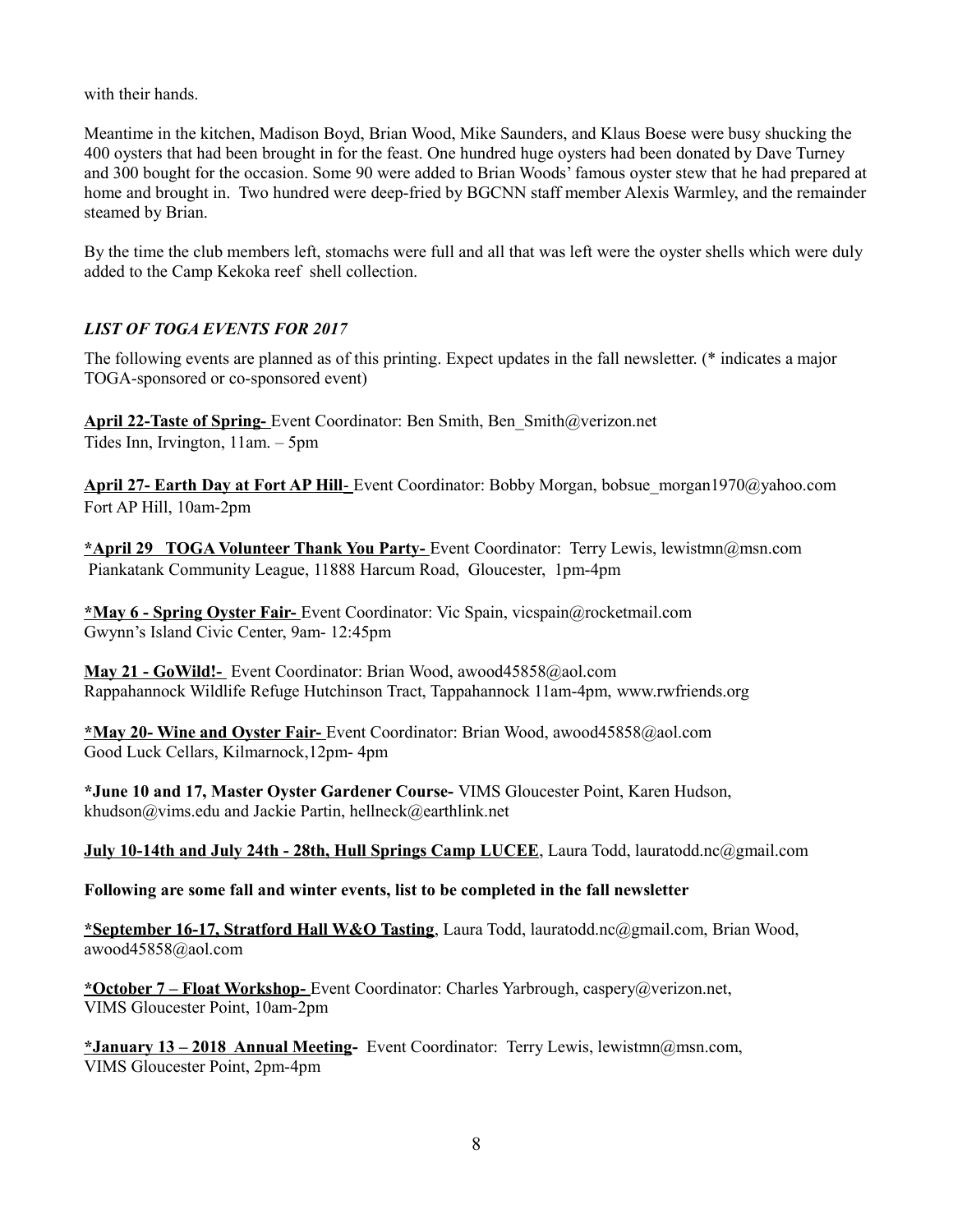### **Some non-TOGA events of interest**

**Enjoy the VIMS Marine Science Day** with your family and friends, May 20, 2017, http://www.vims.edu/public/msd/\_docs/msd\_general\_handout\_17.pdf

**The March for Science (May 22 Earth Day)** champions robustly funded and publicly communicated science as a pillar of human freedom and prosperity. We unite as a diverse, nonpartisan group to call for science that upholds the common good and for political leaders and policy makers to enact evidence based policies in the public interest. See https://www.marchforscience.com/

## **Join TOGA or Renew your Membership**

**NOTE-** If you received this newsletter in the mail, please check the year by your name on the address label. If it is 2016 or earlier, then 2017 dues are now due. Dues are per calendar year. If you believe there is an error, please contact Vic Spain at [vicspain@rocketmail.com](mailto:vicspain@rocketmail.com) or 804-642-6764. Annual membership is \$15 per family.

Please use the form below to join or update your membership. You may also use it simply to update your information. It is important that your **mailing address and email address** are correct as that is our primary way of communicating with members. **And for your benefit, please open your TOGA email**. You may also share this membership form with a friend.

Members...

- •Receive newsletters with the latest oyster gardening information
- •Participate in educational events sponsored by TOGA
- •Learn about innovations in oyster gardening techniques
- •Benefit from the expertise of hundreds of others interested in growing oysters

Membership is \$15.00 for one year, individual or family. This ensures that you will receive regular newsletters and notice of upcoming events.

Please fill out membership form below and send to **TOGA, PO Box 2463, Gloucester, VA 23061** with a check for \$15.00 membership dues, payable to TOGA. If you want, you can make an additional donation to support TOGA's educational activities. You may include it in the same check.

Or you may go to<http://www.oystergardener.org/#!join-toga/c1rtd>and join online and pay dues using paypal.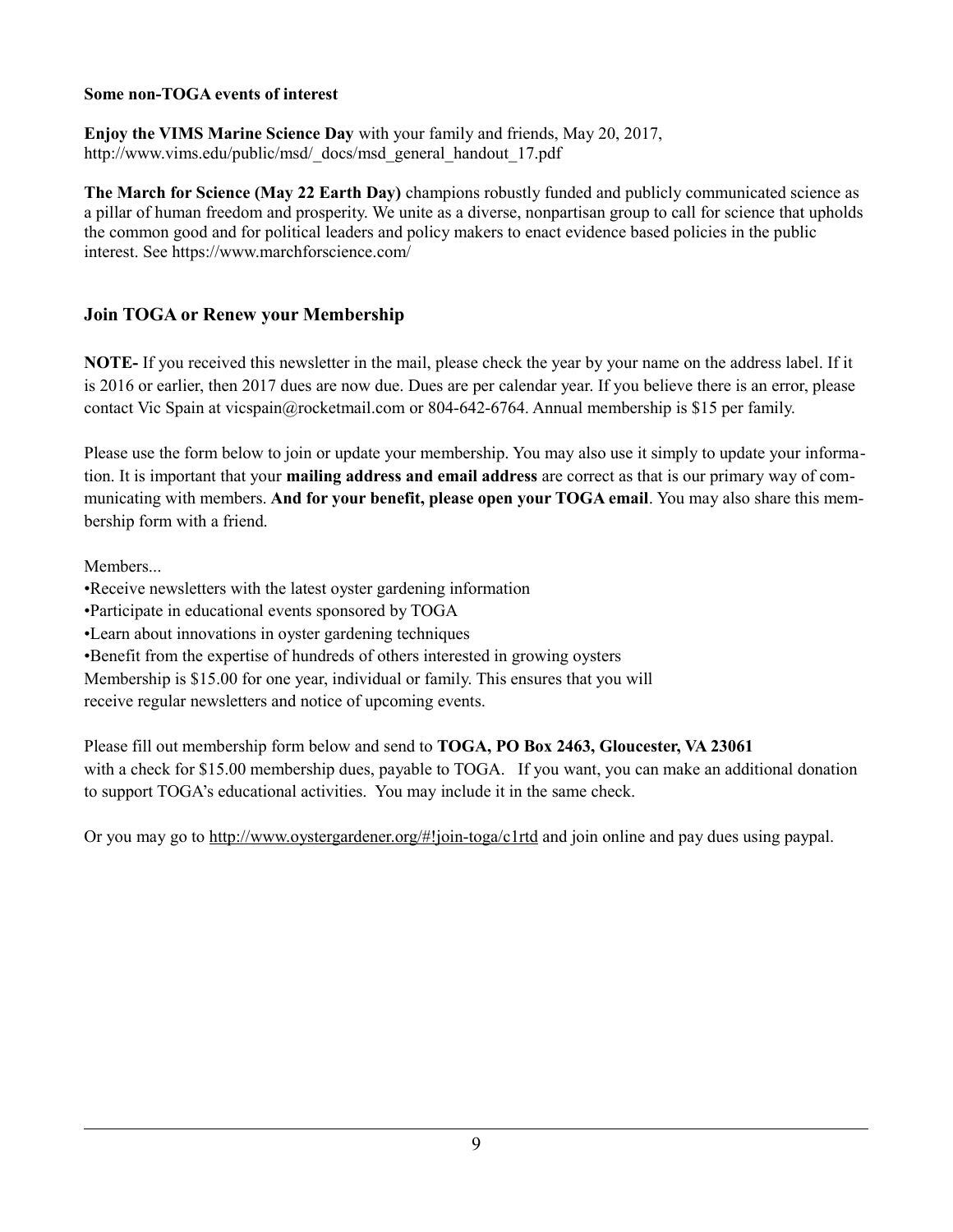|                                                                    |  | <b>TOGA Membership Form, Please Print Legibly</b> |  |  |
|--------------------------------------------------------------------|--|---------------------------------------------------|--|--|
| Please enclose dues (\$15 per year per family) and return to       |  |                                                   |  |  |
| TOGA, PO Box 2463, Gloucester, VA 23061                            |  |                                                   |  |  |
|                                                                    |  |                                                   |  |  |
| Check : New member, Renewal, Update Info Only, Additional Donation |  |                                                   |  |  |
| Name                                                               |  |                                                   |  |  |
|                                                                    |  |                                                   |  |  |
|                                                                    |  |                                                   |  |  |
| Phone Email Email                                                  |  |                                                   |  |  |
|                                                                    |  |                                                   |  |  |
| Comment                                                            |  |                                                   |  |  |
|                                                                    |  |                                                   |  |  |



# *The best source of TOGA information is at www.oystergardener.org*